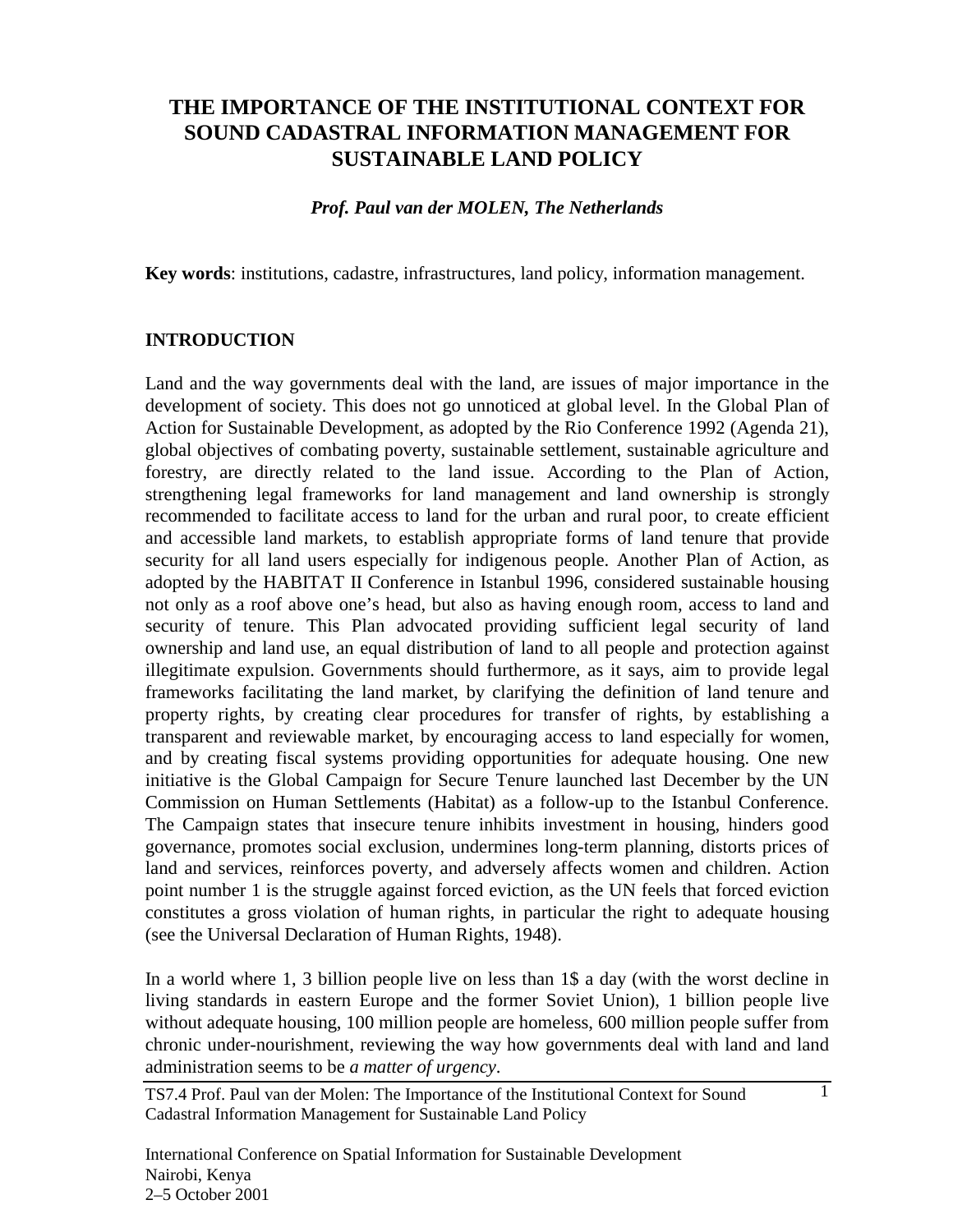# **ABOUT LAND ADMINISTRATION**

First of all it is needed to clarify how we understand the land administration activity. In this paper we consider land administration as the process of determining, recording and disseminating information on ownership, value and use of land, when implementing land management policies (UN, 1996). There are more definitions of 'land administration', mainly caused by a *different understanding of the word 'administration'*. Therefore 'land administration' is sometimes understood as the administration (management) of land, like 'the processes of regulating land and property development and the use and conservation of the land, the gathering of revenues from the land through sales, leasing, and taxation, and the resolving of conflicts concerning the ownership and use of land' (Dale & McLaughlin,1999). From that point of view the definition used in this position paper according to the UN Land Administration Guidelines (UN, 1996) is to be seen as a working definition, with a fairly operational nature (the 'bookkeeping').

'Ownership' is to be seen in a broad sense: land tenure, as the mode in which rights to land are held, based on *statutory law, common law, and customary traditions*. 'Value' is to be understood as all kinds of values which land might have, dependent from purpose of the value, use of land and method of valuation. 'Land use' is to be understood as all kinds of use land might have, dependent from purpose and use, classification and methodology. 'Land' is to be considered as the surface of the earth, the materials beneath, the air above, and all things fixed to the soil, so more then 'land' alone.

Regarding the content of the concept of land administration, the following is important: land administration is *not a purpose in itself*. It aims at serving society, when implementing land policy through land management activities. 'How to deal with land', is in all countries (whatever stage of development they are) a topic of government policy (might even be expanded to 'civil society'). Such a land policy explicits the governments decisions on the whole complex of socio-economic and legal prescriptions how the land and the benefits from the land are to be allocated and therefore relates to economic development, equality and social justice, and environmental preservation and sustainable land use (UN, 1996).

Here we enter a very sensitive field, as land policy will be very much determined by *ideology.* It makes a world of difference whether capitalists or communists, whether socialists or liberals are in power: will the land and the benefits of the land be allocated to the rich or the poor, to large-holders or to small-holders, to individuals or to the state. There is a growing notion that ideology, history and attitude of a people are important parameters to understanding the role and the organisation of land administration in a certain country.

From an ICT-architectural point of view, such a tool will be materialized in the form of a *geospatial data infrastructure*, ultimately in a digital environment (Groot & MacLaughlin 1999) as a network of distributed data sources. From a users perspective (functionality) land administration provides a *land information service.*

TS7.4 Prof. Paul van der Molen: The Importance of the Institutional Context for Sound Cadastral Information Management for Sustainable Land Policy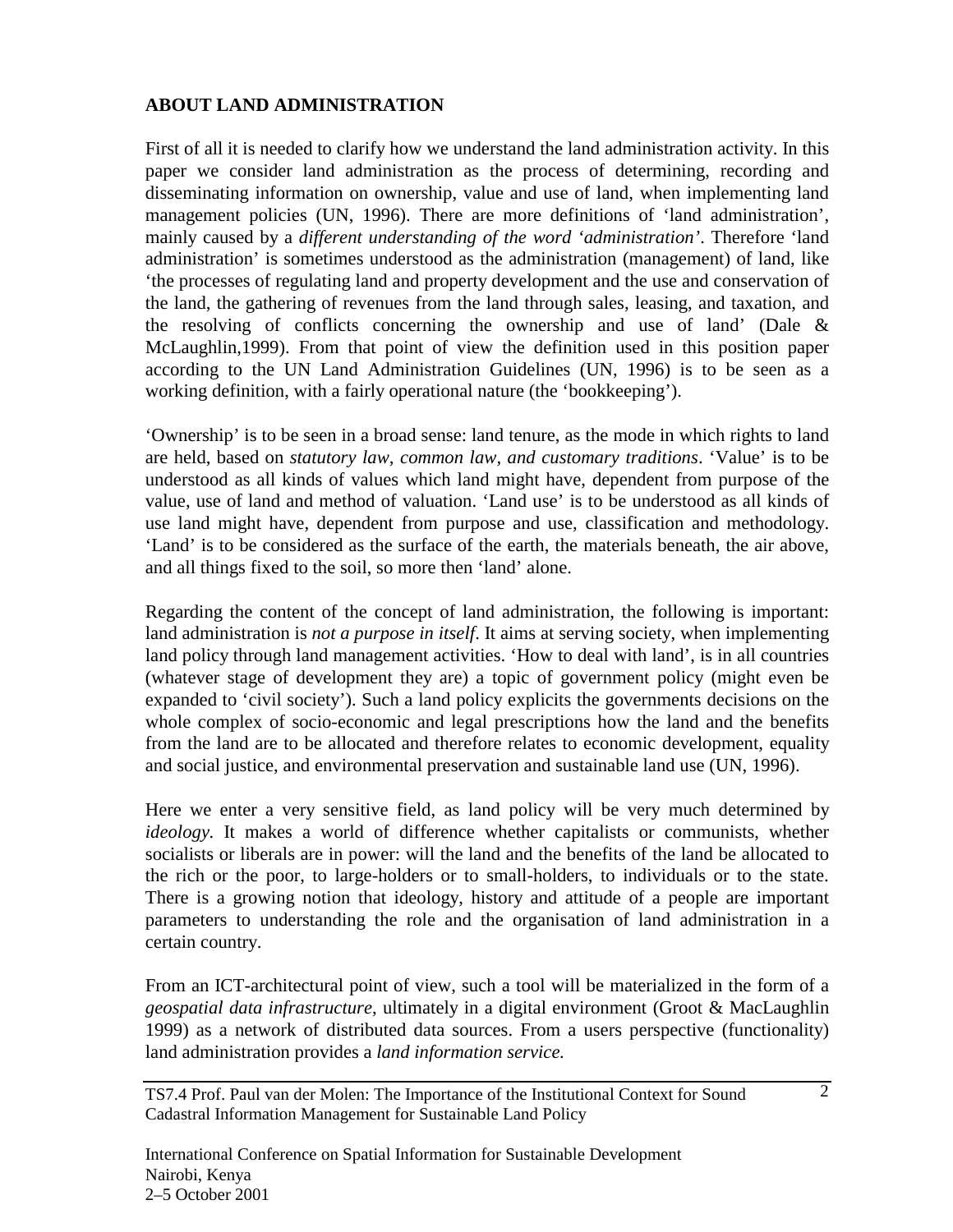Within the institutional framework (public administration, good governance, legal framework) *land administration systems* will occur in various forms. Concerning land tenure there are deed and title registration systems, negative and positive systems of legal evidence, general and fixed boundaries, legal status according to private and public law, centralised and decentralised systems etc. and *all forms in between*. The implementation of a land policy (e.g. by land management activities) will be a joint responsibility of private and public parties, however it is the governments task to set a binding framework: 'the rules of the game'.

This puts emphasis on *institutional* matters like adoption and enforcement of laws, and the organization of the public sector, preferably based on the concepts of the 'rule of law' and 'good governance'.

A government normally has quite a few instruments to implement land policy from which the most important ones, *inter alia,* are (GTZ, 1998):

- providing security of land tenure and security of credit
- regulating the land market
- urban and rural planning development and maintenance
- land taxation

By consequence, talking about the contribution of land administration to society, this contribution can be identified in the way they facilitate these land-policy instruments.

### **IMPROVING LAND TENURE SECURITY**

A land administration system differs from other geo-information systems in a sense that it represents more than physical attributes to spatial objects only, namely the relationship humankind to land in the form of rights, interests and responsibilities to land. These relationships might be based on statutory and common law, customary traditions, or informal use (*therefore more comprehensive than the traditional western approach to ownership, often named as 'colonial'*). As such, land administration relates directly to the norms and values in society.

Without an in-depth understanding of land tenure arrangements, it will be hard -if not impossible- to identify the processes of determining, recording and disseminating of information on tenure arrangements, which should be in place in order to deliver the services required for an adequate facilitation of security of tenure, markets, planning, taxation.

The instruments for establishing a land administration system are the adjudication process, and mapping. These instruments are focused on the recording of existing land tenure arrangements: the status quo. Both adjudication and mapping by their nature therefore have a static connotation. Adjudication after all is the process whereby all existing rights in a

TS7.4 Prof. Paul van der Molen: The Importance of the Institutional Context for Sound Cadastral Information Management for Sustainable Land Policy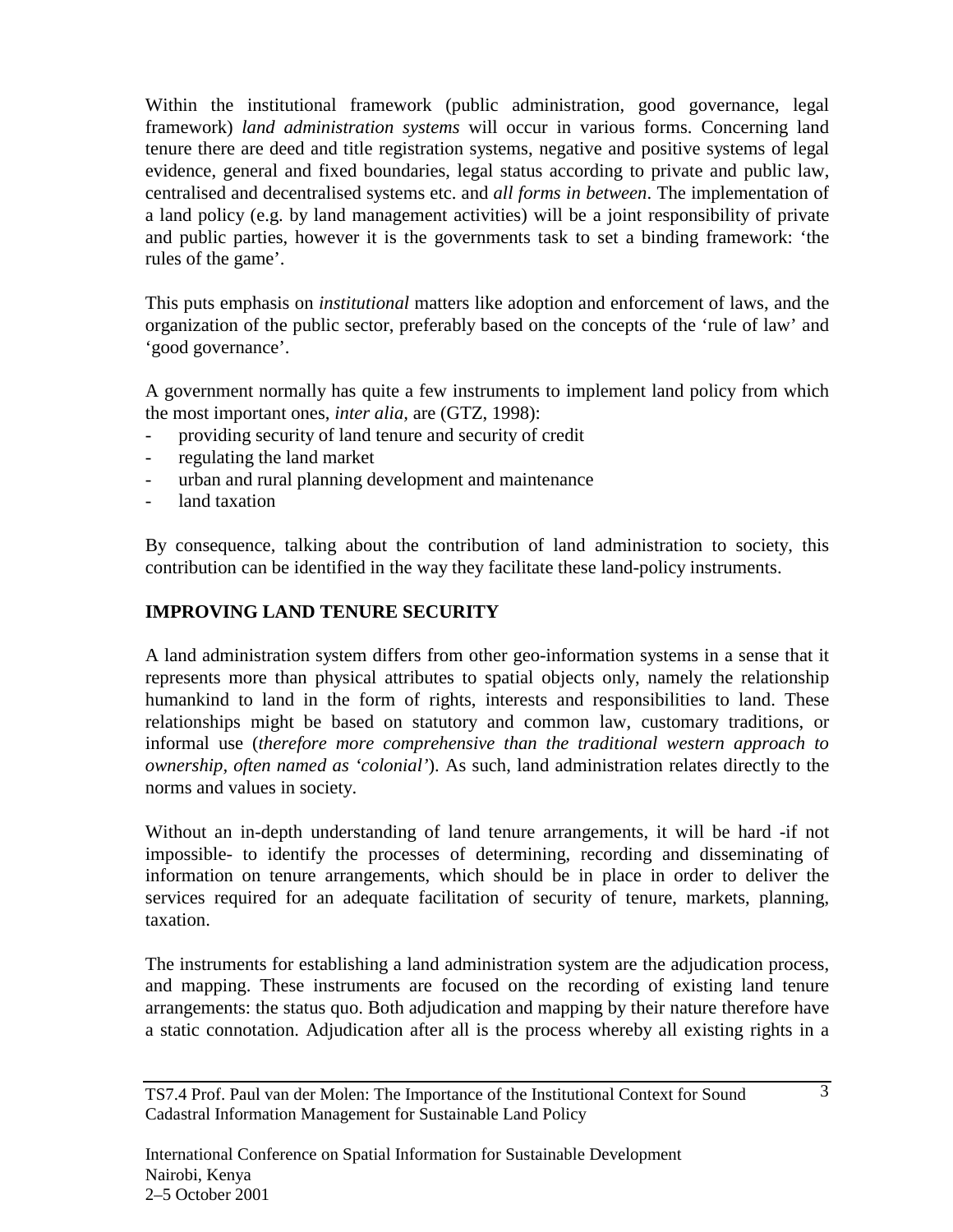particular parcel of land are finally and authoritatively ascertained (Lawrance, 1985). Land adjudication does not create rights, only establishes existing rights.

Mapping, in the sense of fixing some kind of geo-reference to the object where rights to land are being exerted, also reflects by its nature the status quo. The mapping part of land administration has to provide sufficient specification on the location of the object. *It is a misunderstanding that this could only be done by defining a cadastral parcel and by a precise boundary survey*. Any sort of geo-reference which is recognised by a community will meet the demands of specifying an object. At the contrary it is a misunderstanding that object-definitions without any reference to the earth's surface can meet demands of providing evidence of the location of legally recognised land-objects. Attempts e.g. using street-addresses as such are to fail (just to mention the use of numbered front-doors as a commodity where street-addresses are the basic unit for some legal status).

So, land administration systems in their initial phase reflect the existing relationship men to land. This relationship however changes. This change has various faces.

First of all it will change *autonomously* by the change of time and circumstances by peoples behavior. From a general view (Ting, 1999) considers the relationship humankind to land as a dynamic one over the centuries caused by changing opinions on the role of land in a society. She talks with that respect of 'global drivers'. As a derivative also the scope of land administration changes. (Powelson, 1987) analyses the development of land tenure from ancient times to date and shows how the outcome of that process differs from region to region dependent of the course of history, attitude and culture of communities. *Political ideology too plays an significant role*. Both analyses demonstrate that land tenure as a phenomenon changes as times go by providing new forms of rights to land which did not exist before. Although these changes have a long term development, for the land administration activity it is important that legal and operational frameworks are sufficiently adaptive to cope with changes.

More challenging however are the *spontaneous changes* in land tenure forms which result from short- and mid term developments attempting to answer societal needs. New rights to land which draw attention last decades are -in our view- motivated by three drivers:

- the urge for providing secure access to land
- the need for public acquisition of land
- the recognition of indigenous rights to land

Providing *secure access to land* is in many countries a priority, inspired by the recommendations of the global plans of action of Agenda 21 and Habitat, as well as the current UNCHS Global Campaign for secure tenure. The drivers for improving security of land tenure are mainly to be found in the worldwide approach to poverty alleviation. Therefore the measures to encourage security of tenure apply foremost to the urban and rural poor, and to vulnerable groups (indigenous people, women). Using traditional tenure forms to supply security of tenure (freehold, leasehold etc.) are proven to be cumbersome,

TS7.4 Prof. Paul van der Molen: The Importance of the Institutional Context for Sound Cadastral Information Management for Sustainable Land Policy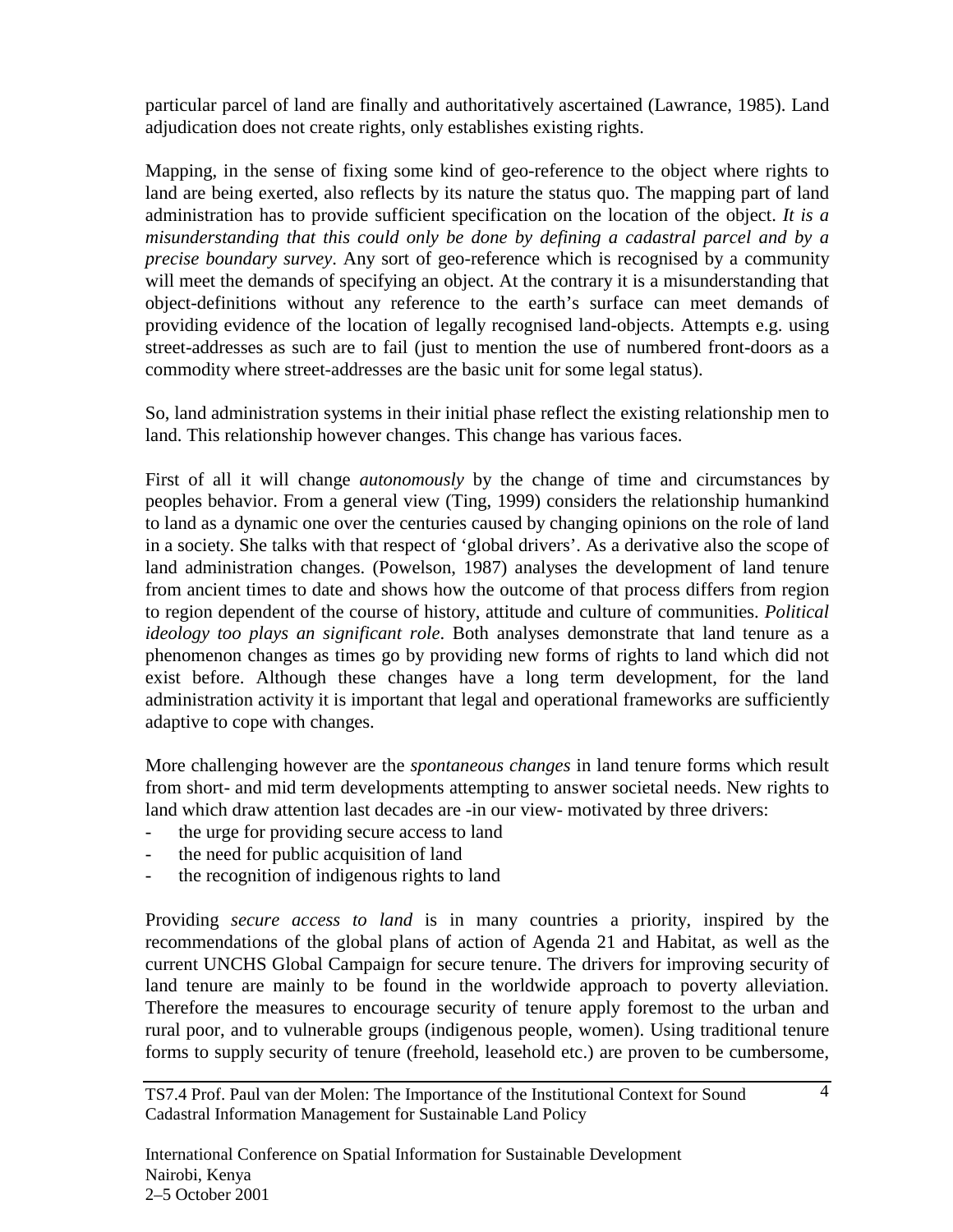resulting in long lasting obscure procedures which are badly accessible by the poor. Therefore governments try out *new forms of land tenure* by choosing innovative approaches and inventing simple rights to land which are relatively easy to assign. Examples are the certificates of right, occupancy licenses, permissions to occupy, land sharing constructions, corporate land banks, community land trusts, and anti eviction laws. The nature of these tenure forms is basically that they -all to a different extent*- provide basic de facto security rather than sophisticated de jure security*. A special case is adverse possession, that is the peaceful occupation of land without formal legal agreement. If the law does not recognise adverse possession, while at the same time it exists as a reality (as it supposes very precise knowledge about all involved boundaries, which is in practice an impossible requirement) it is a burden to the land market. If adverse possession however is possible by law, and the land administration system cannot cope with its registration or recording, there is a problem too.

Regarding *public acquisition of land*, there are a few methods for governments to interfere in the land market for its own sake. Of course the government can buy land on the free market, competing with other potential buyers. If the government needs a lot of land, the risk of being too active on the market will result in a price boost. Therefore governments use other instruments. *Pre-emptive rights*, which is a priority right for the government to buy first if an owner sells, are getting quite popular. The existence of an pre-emptive right has legal force against third parties. Therefore a land administration system should record these public rights. The ultimate form of government interference is the right of *expropriation*, where the government revokes private land rights in favor of itself. Normally the instrument of expropriation is embedded in a serious legal procedure which takes several steps, from which an official intention for expropriation is a start. As soon as the law attributes legal force against third parties, land administration systems should be able to record.

Regarding the *recognition of indigenous rights to land*, new forms of land tenure evolve: native titles and common properties. Native titles can e.g. be observed in Australia (Native Title Act 1993), USA and Canada (registerable title to native groups since 1960), New Zealand (since Waitangi Tribunal 1975), Fiji (Native Land Trust Act 1940). These native titles show a growing awareness of the existence of land right by indigenous peoples. Also the nature of these title does reflect this: as in e.g. Australia freehold and leasehold titles are granted (by the Crown), native titles however are considered as titles which indigenous Australians already have and which are not the Crown's to grant. Communal properties evolve in South Africa where an Act has been passed to allow a group of people to own property communally (Communal Property Associations). Knowing that western European land administration systems (mostly in Scandinavia) face certain problems in recording their 'common properties'(properties jointly owned by e.g. adjacent owners by force of the law), it is a challenge for land administration systems to cope with these new forms of tenure.

TS7.4 Prof. Paul van der Molen: The Importance of the Institutional Context for Sound Cadastral Information Management for Sustainable Land Policy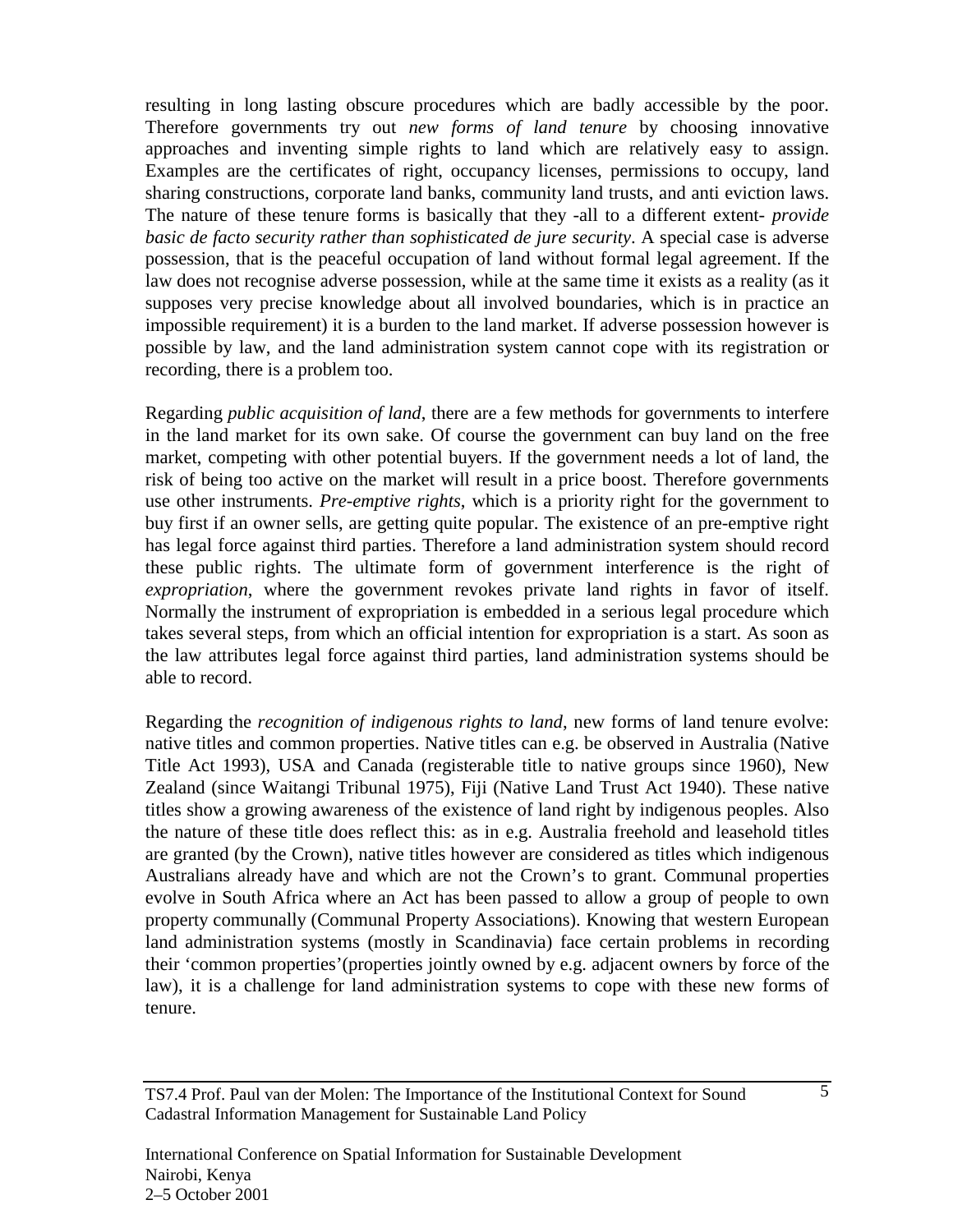The autonomous development of land tenure notions mentioned above, place the relationship from men to land in the heart of the development of *norms and values*. Another kind of changes however reflects changes in men-land relationships within the existing framework of law and tradition. In other words: there is no change of the concept of land tenure, but of the actual exercise of these rights. We see five drivers for this change:

- transfer of land rights in a market environment
- urban and rural land use planning
- breakdown of indigenous local systems of land rights
- integration of indigenous land tenure in a statutory legal framework
- various types of land reform

Regarding the *transfer of land rights in a market environment*, this transfer is based on the concept that land is a commodity, and can be sold and purchased. From a legal point of view this means a conveyance of rights to land from one person to another. The up to dateness of a land administration system depends very much on the procedures of land transfer. The earlier mentioned global plans of action criticize quite heavily the way land administrators design and organise these procedures. For example (Barnes, 1994) reports at the 1994 Congress of the International Federation of Surveyors that the land titling process in Ecuador took between nine months and five years, the process in Bolivia consisted of 23 steps which took many years, in Peru more then 200 bureaucratic steps which took about 43 months. (Fourie, 1999) considers cadastral and land information systems to be one of the most important blockages in land delivery. These systems are too centralised, expensive, and not geared to the urban poor who are in the majority, as procedures are unaffordable, often based on colonial approaches, complex and not transparent. (Van der Molen & Österberg, 1999) show how certain decisions on land administration concepts and procedures might cause important *imperfections* for land administration systems which impact negatively on the value of land administration systems for society.

Apart from the normal market activity, a government can influence the market to a substantial extent, by attempting to regulate the market. The driving force behind that opinion is that land should not be considered a commodity only, but also as a scarce community resource which needs to be handled with care. This should be done in a wellbalanced manner, as too many restrictions and unnecessary regulations immediately will result in an informal market.

Whatever the case, land administration systems should be able to cope with all these changes in the actual relationship men to land.

Regarding *urban and rural land use planning*, the implementation of given land use requires an intervention of the government (mostly local governments) in private rights to dispose. This might result in voluntary and compulsory change of rights and interests in land, by means of either voluntary action taken by owners and users, or forced action by the government. This is most clearly in situations where governments acquires or expropriates

TS7.4 Prof. Paul van der Molen: The Importance of the Institutional Context for Sound Cadastral Information Management for Sustainable Land Policy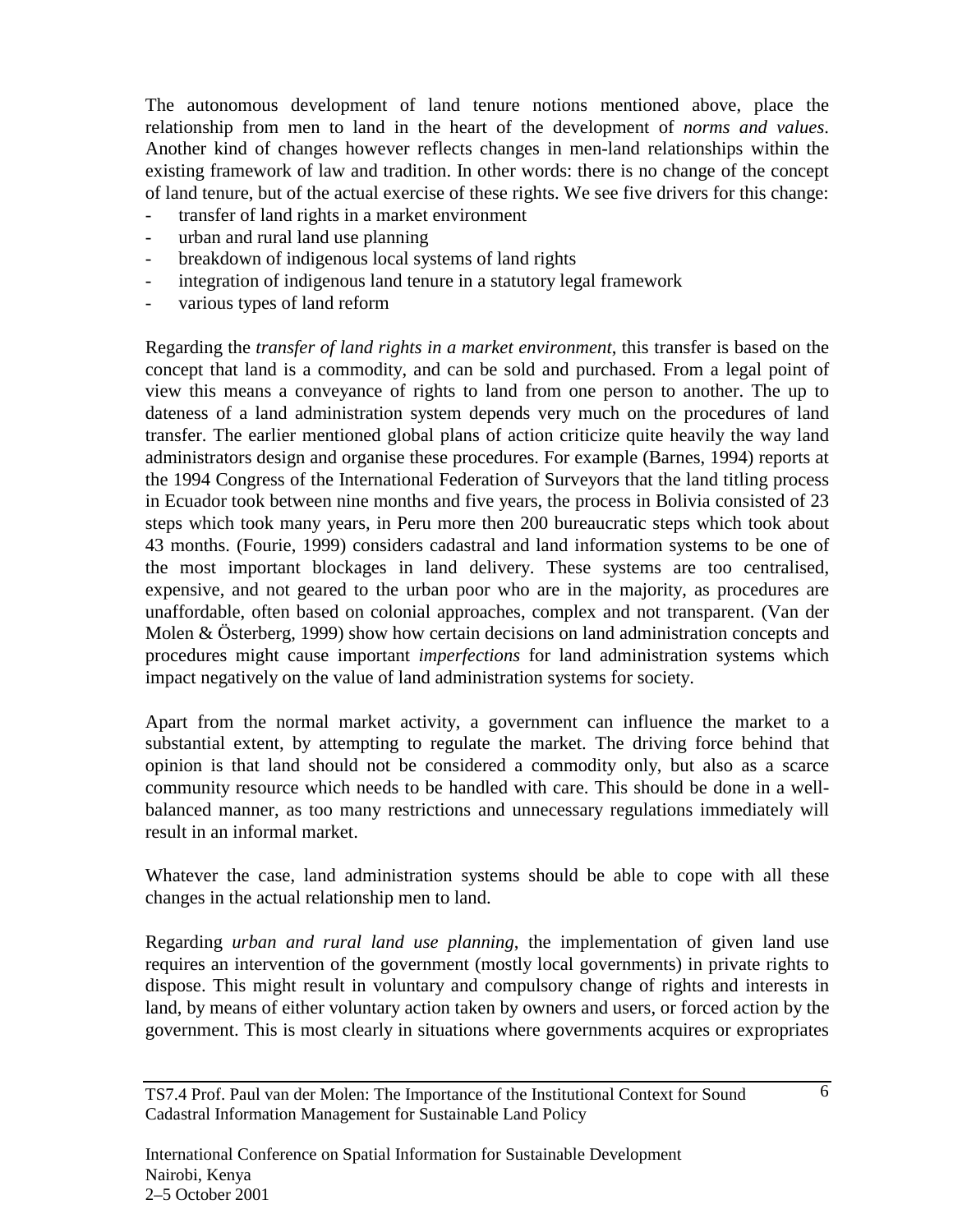land rights, and -after development of the area- issues land rights to other target groups (e.g. urban people in stead of rural farmers).

Regarding the *breakdown of indigenous structures* a complex situation evolves. Indigenous tenure is dynamic, and provides in certain circumstances sufficient security of land tenure. However experience shows that spontaneous simplification and individualization of rights to land occur whereby households increasingly acquire broader rights of exclusion and transfer as population pressure and levels of commercialization increase (Bruce & Migot-Adholla, 1993). If there occurs a further individualization of land rights, an evolution of use rights to property rights, a marginalization of ethnic groups, a decline of local resolution of land conflicts, the government might start a procedure to change from indigenous rights towards statutory rights. In order to cope with the pace of these social changes, a *wise migration path* is necessary and possible. In the initial design of land administration systems, providing support to these future processes is to be taken into account.

Regarding the *integration of indigenous right in the statutory system*, there might be various rationales. We see at least two:

- the policy to protect indigenous land rights
- the need for land management

The policy to protect indigenous land rights might be based on scarcity of land, causing conflict amongst customary groups. This happen to lead to demands from customary communities to identify and guarantee the outer boundaries of their territory and jurisdiction. In those situations the land law might legally recognise indigenous group titles or common properties, and provide facilities to survey the outer boundaries of these properties. If there is no need for further individualisation within such a community (because of e.g. low land mobility, no land disputes) a government can stick to the outer boundaries. This might be sufficient for the aspect of land management as well. Governments faces difficulties in the implementation of land policy instrument when they do not know who owns the land and where it is. A inventory of outer boundaries of the territory of indigenous groups with their own customary jurisdiction and an indication which persons are in lead ('chiefs') and attributing legal meaning according to the land law to these areas and their administrative structure, give governments possibilities to get in touch and to negotiate or bargain the land management measures. Emerging land title and demarcation forms are native title, village title (Tanzania, Guinea Bissau), allocation of rights within the land boards system (Botswana), and various forms of communal tenure (mentioned earlier). Bringing this land tenure in the legal framework, means a substantial extension of land administration systems, which -on their turn- should be able to cope.

Regarding *land reform*, a continuum of land reform activities exist. In Central and Eastern Europe there is since decline of communism in 1989 an ongoing land restitution, aiming at *restitution of property rights* which existed before communist rule, from the State and rural collectives to the original owners or their heirs. Land restitution also occurs in many

TS7.4 Prof. Paul van der Molen: The Importance of the Institutional Context for Sound Cadastral Information Management for Sustainable Land Policy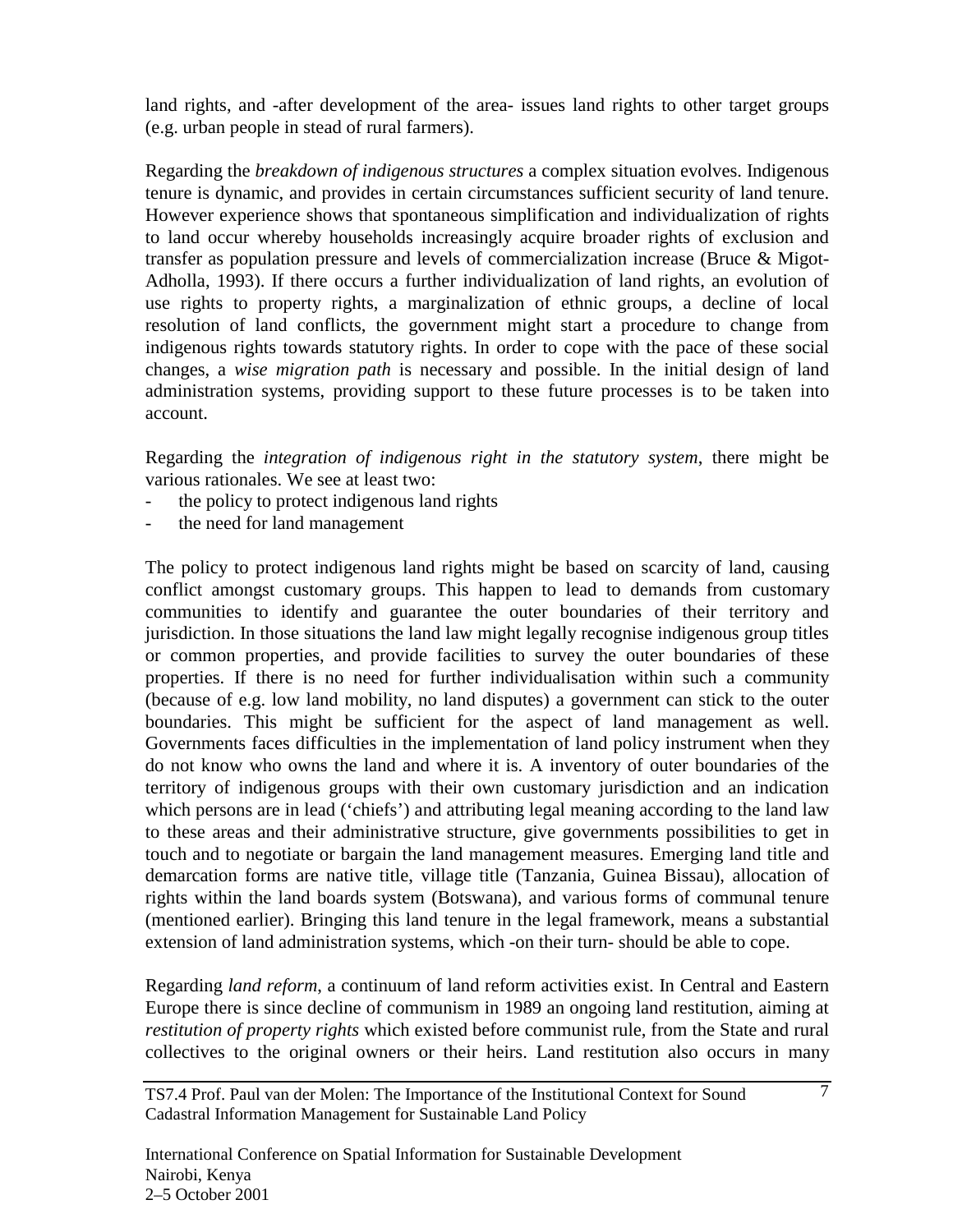varieties, like restitution of former land right as some kind of official credit note to be used when buying land or as a share in a collective farm (e.g. Czech republic, Hungary), or even giving back the land allocated exactly on the same location as it was before communism (e.g. Bulgaria). These are all based on political choices. As many countries completed their restitution program (e.g. Slovak Republic, Armenia, Hungary) , and now face too much land fragmentation, there is a growing demand for a mechanism to improve agricultural business structure.

*Land redistribution* is a form of land reform aiming at breaking down large holdings in favor of the poor. For social reasons one might say that land fragmentation is encouraged. This is actual in e.g. South Africa, Namibia and Zimbabwe and almost all Latin American countries (e.g. Argentina, Bolivia). The president of the World Bank, Mr. James Wolfensohn, recently speaking for new Latin American rulers, pointed out that this kind of land reform definitely must have top-priority.

*Land consolidation* aims for the formation of large agricultural parcels, by a process of reallocation. Basically there is no change in the amount of property rights possessed by a farmer. The location however is changed, by a re-allotment process based on exchange of lands in such a way that farmers keep the same production-value as they had before. The consolidation improves however their economic benefit.

A special case is the *land re-adjustment* (applied in e.g. Germany, Japan), where the reallotment process also aims for making public land available for urban development, but in such a way that the remaining agricultural business sector is well structured.

Land administration systems in countries with a policy of land reform, therefore have to take into account their capacity to be adaptable to these reforms.

# **REGULATING LAND MARKETS**

The previously mentioned global summits expect that a free land market will move the key economic resource of land towards the highest and economically most efficient use. Governments are therefore challenged to encourage the creation of efficient and accessible land markets that meet the community needs by improving cadastres and streamlining procedures in land transactions. The World Bank Land and Real Estate Initiative urges the re-engineering of cadastres, developing regulatory infrastructures, and access for the poor. Access to land, and access to credit especially for the poor, are to be facilitated by simple, fast and clear procedures, cheap and accessible information on land, clear definitions of land tenure and property rights, the World Bank says. Knowing the inequitable income distribution in the world, one might wonder which instruments a government has for regulating the market in such a way that not only the rich benefit. One recent experience is that some governments in Eastern Europe are considering to restrict the new open land market, as the few privatisation-oligarchs will possess the bulk of the land in the country in due course. After all, the effects of a real free open market can be *disastrous.* Without any

TS7.4 Prof. Paul van der Molen: The Importance of the Institutional Context for Sound Cadastral Information Management for Sustainable Land Policy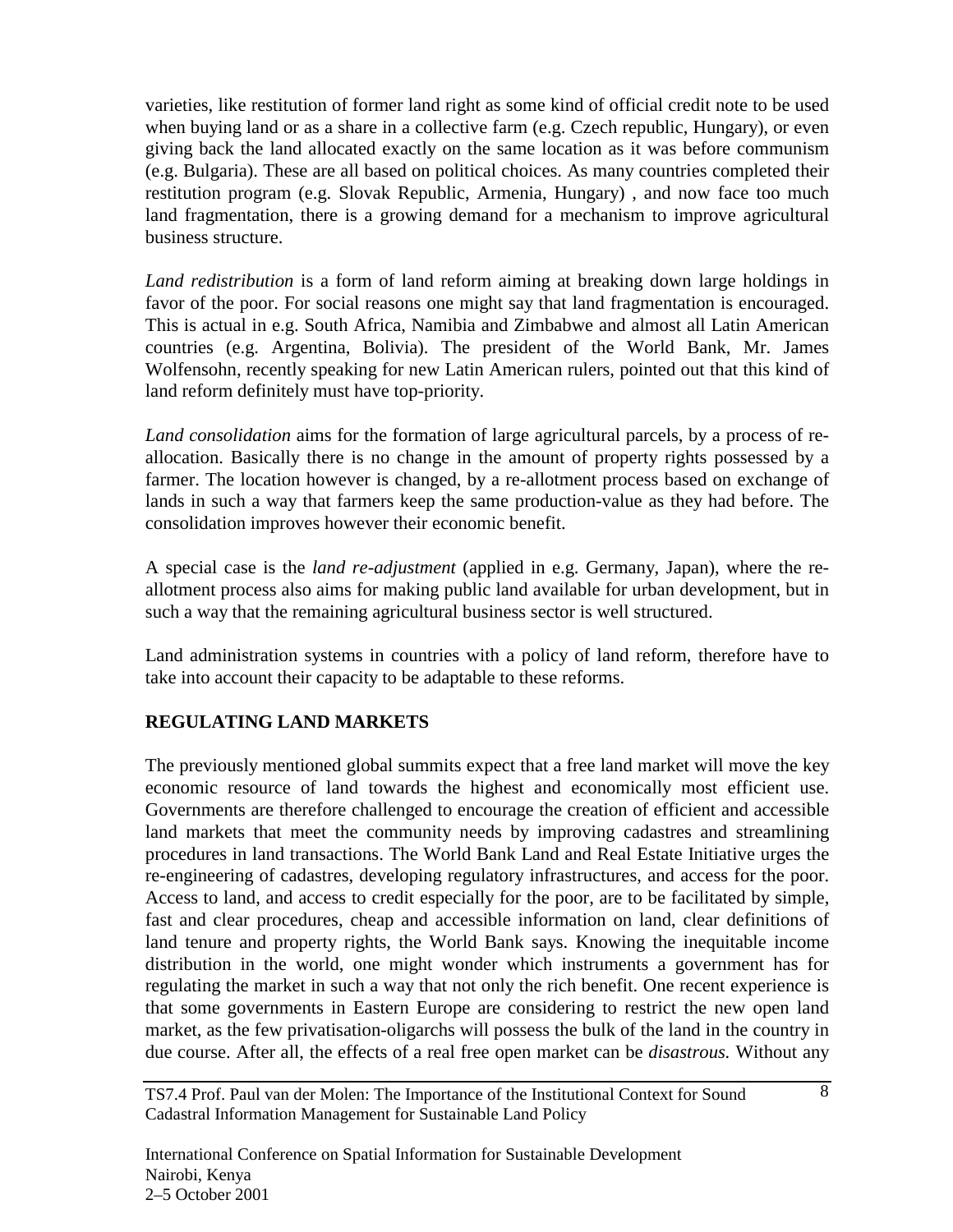doubt the abolition of moratoria on land transactions, the elimination of restrictions on the size of ownership, the elimination of price restrictions, the elimination of land use restrictions, the minimizing of preferential rights for the government, will be in favor of the rich. Our view is that governments should aim for a well-balanced set of regulations to manage the land market in such a way that access to land and credit for the poor becomes attainable (Dale & Baldwin, 2000). The driving force behind that opinion is that land should not only be considered a commodity, but also a scarce community resource which needs to be handled with care. We would like governments to considering regulations on the maximum size of land holdings in order to break up large holdings, on the minimum size to prevent farmers from being too small, on pre-emptive rights to acquire public land, on the approval of land-transfers for preventing undesirable changes in land use, on antispeculation orders to avoid speculation, on moratoria on land transfer to avoid undesirable land transfers, on price restrictions to facilitate access to land by the poor, on ceilings to credit with land as a collateral to avoid a boost in foreclosures. This should be done, as we said, in a well-balanced manner, as too many restrictions and unnecessary regulations immediately will result in an informal market.

### **PLANNING AND DEVELOPMENT OF URBAN AND RURAL LAND USE**

Regarding the third sector to be facilitated by land administration, urban and rural land use planning, our view is that planning and development should be seen as an intervention by the government in existing proprietary structures. The FAO Guidelines for Land Use Planning 1983 recognise legal and traditional ownership and usage rights for land, trees, and grazing as one of the important basic elements of information about an area when developing land-use plans. The FAO in its study on the role of legislation in land-use planning 1985 emphasizes the influence of existing land tenure patterns in the decisionmaking process by formulating questions like who owns the land in a legal sense, who controls the land in fact, and how are customary rights integrated into statutory law.

Although the attention of international organisations is attracted more and more by urbanisation they should not forget the *rural areas,* as the complex of food, water and land is a major prerequisite to solving the problem of 600 million people suffering from hunger.

Talking about *urbanisation*, we should however admit that the growth of urban and periurban areas constitute a big problem. The world's urban population continues to boom. While in 1950 30% of people lived in urban areas, the United Nations estimate that in the year 2030 60% will do so. At the same time experience shows that governments in the 'non-western' countries can by no means cope with the migration of rural people to the cities, resulting in a growing number of informal settlements. It is estimated that up to 80% of urban growth is in informal settlements. Problems accumulate dramatically, resulting in lack of services, no infrastructure, bad housing, and above all insecurity of land tenure. The World Bank estimates that 25% of all urban dwellers live in poverty. The HABITAT Global Plan of Action 1996 (mentioned earlier), considers insecure tenure as one of the most essential elements of a successful shelter strategy and no wonder that the Global

TS7.4 Prof. Paul van der Molen: The Importance of the Institutional Context for Sound Cadastral Information Management for Sustainable Land Policy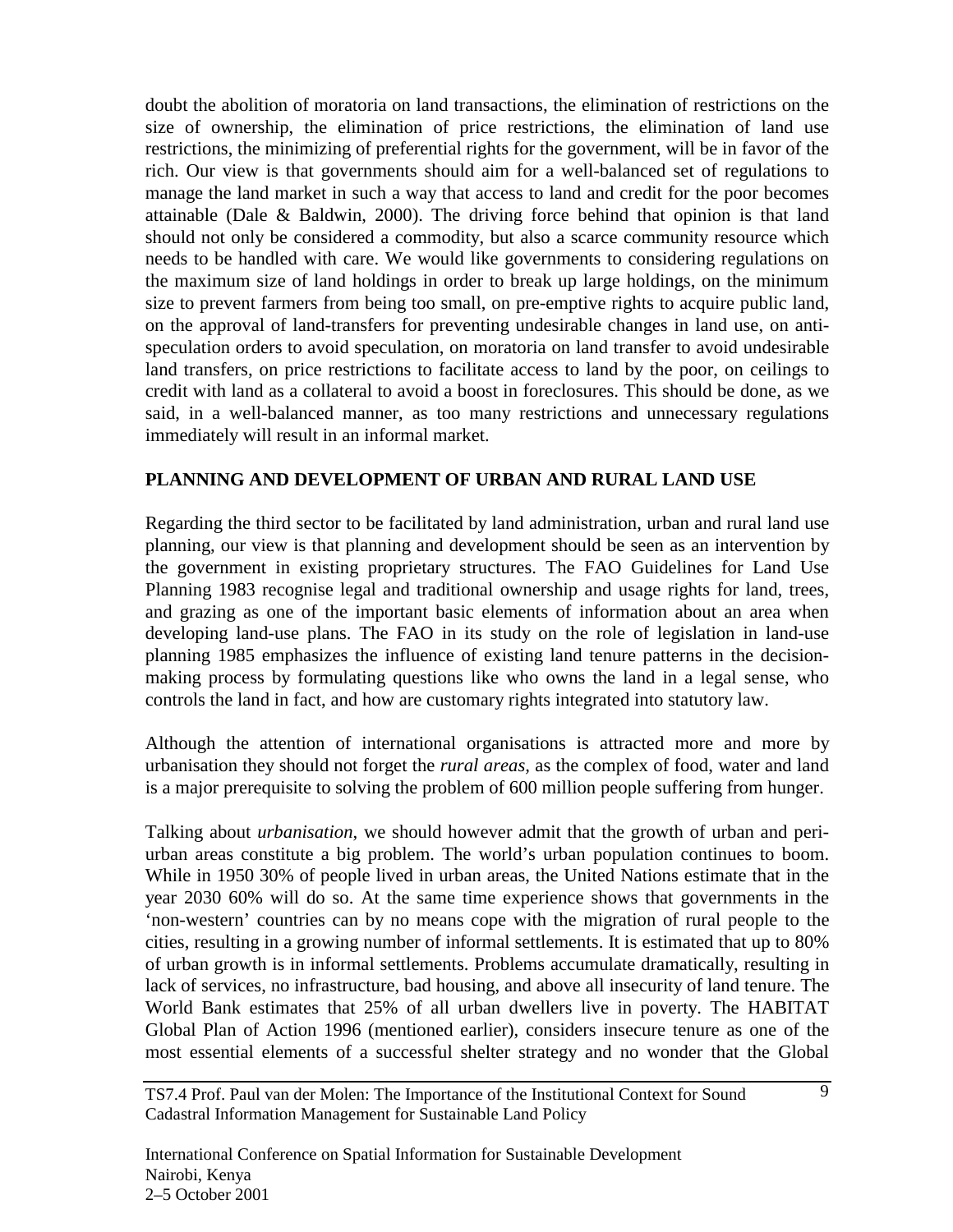Campaign for Secure Tenure has as its first priority opposition against forced eviction, because forced eviction always exists where the worst housing conditions are, always touches the poor, often is violent, and results in evictees who end up even worse off than before. *Anti-eviction laws* become more and more common which -seen from the cadastral point of view- constitutes a sort of innovative right to land, namely the right not to be kicked off the land you actually live on. A new right, which is eligible for registration in a land administration system! Providing governments with information on who has certain rights to land, where that land is located, what size the land plot has, is a major task of cadastres. This is especially valid when a land-use plan is to be implemented. Such implementation is hardly possible when a government does not know in which private rights to land it has to interfere.

One might wonder how 'non-western' countries can control urban growth without the availability of these basic land administration data. In saying that many governments are too weak to manage their land resources, we guess that it will not always be the weakness of the government as such, but the impossibility to manage the land. Without all the information that *western countries* normally have, our conclusion is that they just can't. What happens is that these governments can only manage land by imposing developments without taking into consideration the existing proprietary structures. They ignore the people living there and apply forced eviction.

### **TAXATION OF LAND**

We would like to be brief on land taxation. Land administration traditionally serve land taxation purposes. An international survey showed that of 14 countries examined spread around the world, all had some kind of immovable property taxation (Youngman & Malme, 1994). All countries used information from cadastres, land registry and land title offices except Israel where they use information extracted from building permits. Normally the land tax is a *local tax*, as a source of autonomous local government revenue. An inventory by the UN/ECE shows that of the 40 ECE member countries, 95% operate a land-valuation system for assessing land values for taxation (UN/ECE 1998). Even in the Netherlands the legal base for the Cadastre was the Law on Land Taxation until 1973 when this law was replaced by a municipal land tax. The current multi-purpose character of the Dutch cadastre was legitimised in the new Cadastre Act 1992 along with the new Civil Code.

In 1999 the Association of Netherlands Municipalities calculated that taxes based on land value generate 4.4 billion Dfl for the municipalities, 3.7 billion Dfl for the State government, and 0.4 billion Dfl for the waterboards, while monitoring costs are no more then 200 million Dfl. For the municipalities this is 47% of their income from revenues.

Countries in transition also introduce land taxation, which constitutes a joint challenge to the efforts towards privatisation, decentralisation of state power, and market development. For example, in the Republic of Estonia the revenue from local land tax already is 3% of

TS7.4 Prof. Paul van der Molen: The Importance of the Institutional Context for Sound Cadastral Information Management for Sustainable Land Policy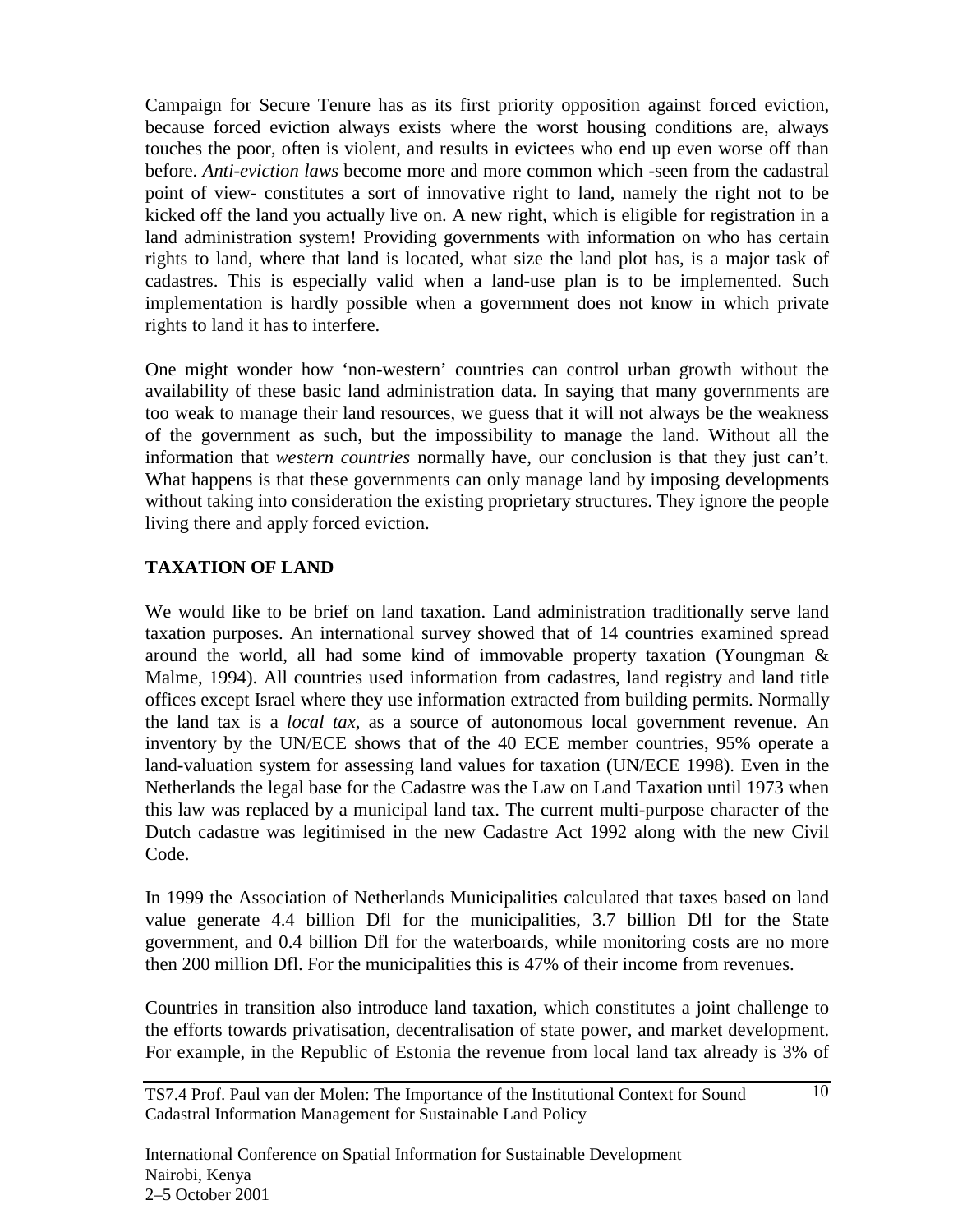the local budget, in the Czech Republic 3%, in the Slovak Republic 11% and in Poland even 13%. In Columbia as in many other countries in Latin America a political debate is going on highlighting the difficulty of measurement of the land tax base due to the obsolete current cadastres, reports the Lincoln Institute of Land Policy. El Salvador, recovering from civil war, is discussing the introduction of a municipal land tax for the city of San Salvador starting from a simple tax rate and growing into a more sophisticated system.

An up-to-date land administration system is an essential information source for levying land taxes. Without knowledge about taxable persons, taxable objects and market values it will hardly be possible for tax authorities to enforce land taxation. The Federation of Bosnia Herzegovina, for example, after the signing of the Dayton peace treaty is currently tying to develop local land tax based on the existing cadastral records, combined with local public housing records and information from utilities. The city of Mexicali invested large amounts in a municipal cadastre, and then succeeded in raising the land tax revenue from 5 million pesos in 1990 to 70 million nowadays.

The demands for urban services normally exceed the financial capacity of local governments, which makes land taxation a very popular means of generating revenue.

At the same time a government can regulate the land market by *fiscal measures*. Wellknown examples are the tax on potential value (which encourages optimal land use), penalty tax on fallow land (which stimulates the use of vacant land), progressive tax (to avoid speculation) and tax-deduction measures for mortgage rents to advance private house ownership, where the Netherlands by the way is on top of the list of favourable tax-relief policy, at least in Europe and probably in the whole world by allowing 100% tax relief of mortgage rents for a maximum of 30 years on the principal residential home. As a sideline consequence real estate prices are very high: where there is a demand, supply adapts.

# **INSTITUTIONAL CONTEXT**

Land administration systems do not always deliver a good performance. They faces difficulties in coping with the above mentioned developments. In many countries experiences unfortunately show that land administration systems are not always up to date, consist of incomplete registers and incomplete maps, are not always reliable, operate slow, bureaucratic, expensive procedures and do not always deliver timely or customer-oriented services. In short: land administration is a worry for many governments and international donors.

The question then is, is there an explanation? Where is the mistake? In our view the explanation is two-fold. First of all, the institutional conditions for land administration leave much to be desired, and secondly the organisation of land administration systems often is poor.

TS7.4 Prof. Paul van der Molen: The Importance of the Institutional Context for Sound Cadastral Information Management for Sustainable Land Policy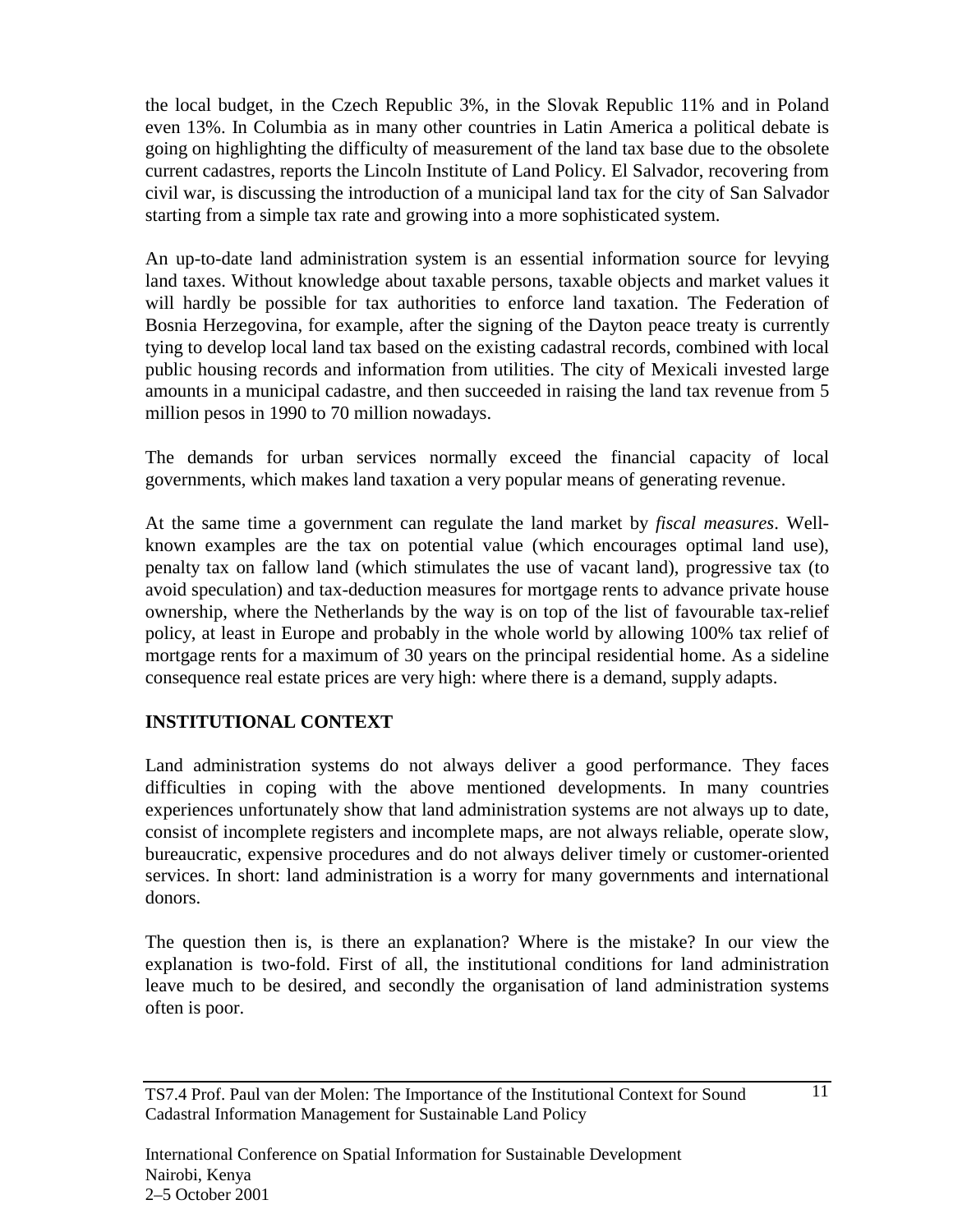Unlike normal geographical information systems, where physical attributes to land are recorded, land administration systems register rights to land and consequently are dependent on the institutions in which they have to operate. Without an appropriate legal framework, and without transparent public- administration structures, land administration can only make the best of a bad job. When the rules of the game are not clear, how can land administration organisations play the game? How can a land administration system perform when the allocation of tasks and responsibilities regarding land-policy issues is left unclear within the public administration, whether centralised or decentralised. That is exactly what goes wrong in many countries. Poor definition of land tenure forms makes registration difficult. Complex legal procedures for land transfer result in slow and bureaucratic land delivery. Ignorance of legal pluralism in the land law hampers the integration of nonstatutory rights in land, and leaves major parts of countries without any official recording of property rights, especially in indigenous areas. Unclear division of responsibilities between government organisations, between central and local government, causes confusion and passivity. Sticking to legally imposed high precision requirements for boundary measurements hampers the use of low-cost land surveying techniques. Aiming for fully state-guaranteed titling systems in stead of for simple recordingmechanisms for simple transferdocuments requires expensive and long lasting investigation procedures. Unfortunate government regulations for the land market often result in illegal land transfer neglecting the official land registration. Corrupt lawyers, notaries, judges, land officers, and politicians who consider land as a give-away for friends and voters whoever is the owner, don't in any way create an encouraging environment for sound land administration.

In fact the opinion of the world leaders that development is hardly possible without the application of the rule of law and good governance, is dramatically true for land administration. Guarantee of basic rights, separation of powers, legality of the administration, constitutionality of laws, independence of judges, effective law-making procedures, effective enforcement of the law, and the existence of appeal procedures, really are major prerequisites for sound land administration arrangements. This understanding places the land administration activity right at the heart of the comprehensive development issue.

If the institutional framework is conditional for land administration, at the same time we admit that land administration people all over the world do not always seem blessed in the way they organise their business. Lack of skills in data-modeling, process design, information management, strategy development, ICT policy, and business administration just don't contribute to good performance.

#### **CONCLUSION**

Applying land administration means that by the actual registration of existing land tenure, a certain *value* is added, namely the certainty that those possessing these registered rights can be certain that their rights will be valid as long as they are not revoked in a legal and comprehensible way. In our view the word 'legal' here means *any system of norms and*

TS7.4 Prof. Paul van der Molen: The Importance of the Institutional Context for Sound Cadastral Information Management for Sustainable Land Policy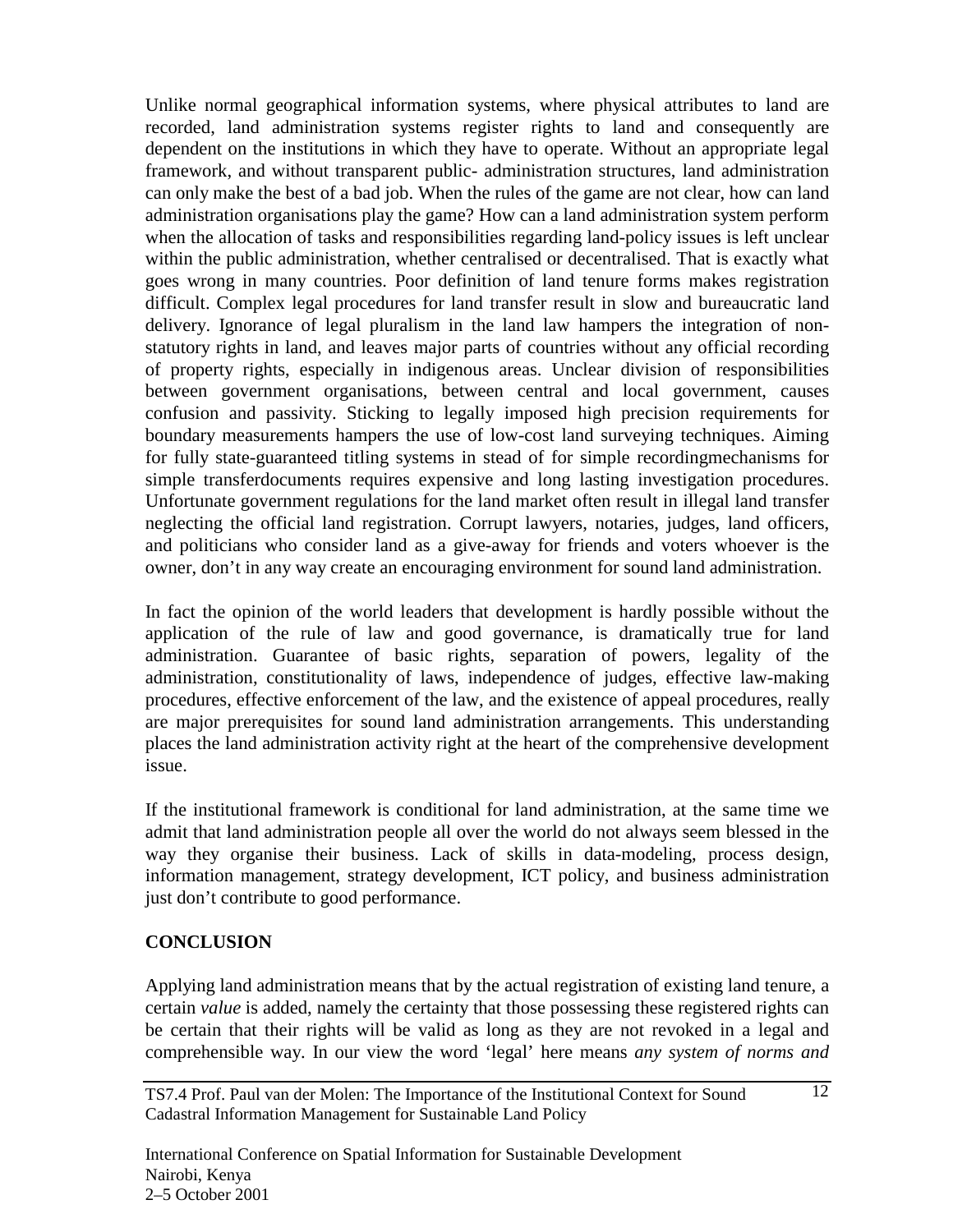*values* which provides transparency, reliability, predictability to a community. Therefore customary or indigenous norms and values (normally unwritten) where rights to land are recognised as legitimate by the community and where rules for allocation, acquisition and transfer are known, are fully eligible for land administration. Even so called informal settlements (whatever form they might occur) are eligible for recording, as soon as land relationships are commonly recognised and considered as being legitimate within the social setting. This explains again that recording or registering relationships from men to land is basically possible whatever jurisdiction is valid, which provides opportunities to integrate statutory, customary and informal arrangements in a land administration system. At the contrary, where relationships men to land are not recognised and where norms and values concerning this arrangements are not transparent, not reliable and not predictable, recording or registration is *meaningless*. What is left is nothing more than a recording of who actually uses the land as a kind of *pseudo-physical attribute* to a certain land unit: a land information system providing *facts and no legal notions.* Our conclusion is that the institutional context is an important success factor for land administration. That is in our view not synonymous with 'complex' and 'detailed', but at the contrary *'as simple as possible'.*

#### **REFERENCES**

Barnes G., 1994, LIS Challenges in Latin America, FIG Melbourne

- Bruce J.W. & Migot-Adholla S.E., 1993, Searching for Land Tenure Security in Africa, Kendall Hunt Publishing Company Iowa
- Dale P. and McLaughlin J.D., 1999, Land Administration, Oxford University Press
- Dale P. & Baldwin R., 2000, Lessons Learnt from the Emerging Land Markets in Central and Eastern Europe, FIG Prague
- Fourie C., 1999, Conclusions from a research study, International Forum on Urban Poverty Nairobi
- Groot R. & McLaughlin J.D., 1999, Geospatial Data Infrastructures, Oxford University Press
- GTZ (1998), Land tenure in Development Cooperation, Universum Verlag Wiesbaden
- Lawrance J.D., 1985, Land Adjudication, World Bank Seminar on LIS Washington DC
- Powelson J.P., 1987, The Story of Land, The Lincoln Institute of Land Policy Cambridge MA
- Ting L. & Williamson I.P. & Grant D. & Parker J.R., 1999, Understanding the evolution of land administration systems in some common law countries, Survey Review 35 (272, April 1999)
- UN/ECE/WPLA (1996), Land administration Guidelines, (ISBN 92-1-116644-6), UN Publication Geneva/New York
- UN ECE, Inventory of Land Administration in Europe and North America, London 1998
- Van der Molen P. & Österberg T., Land Tenure and Land Administration for Social and Economic Development in Western Europe, UN/FIG Melbourne
- Youngman J.M. & Malme J.H., An International Survey of Taxes on Land and Buildings, Kluwer 1994

TS7.4 Prof. Paul van der Molen: The Importance of the Institutional Context for Sound Cadastral Information Management for Sustainable Land Policy